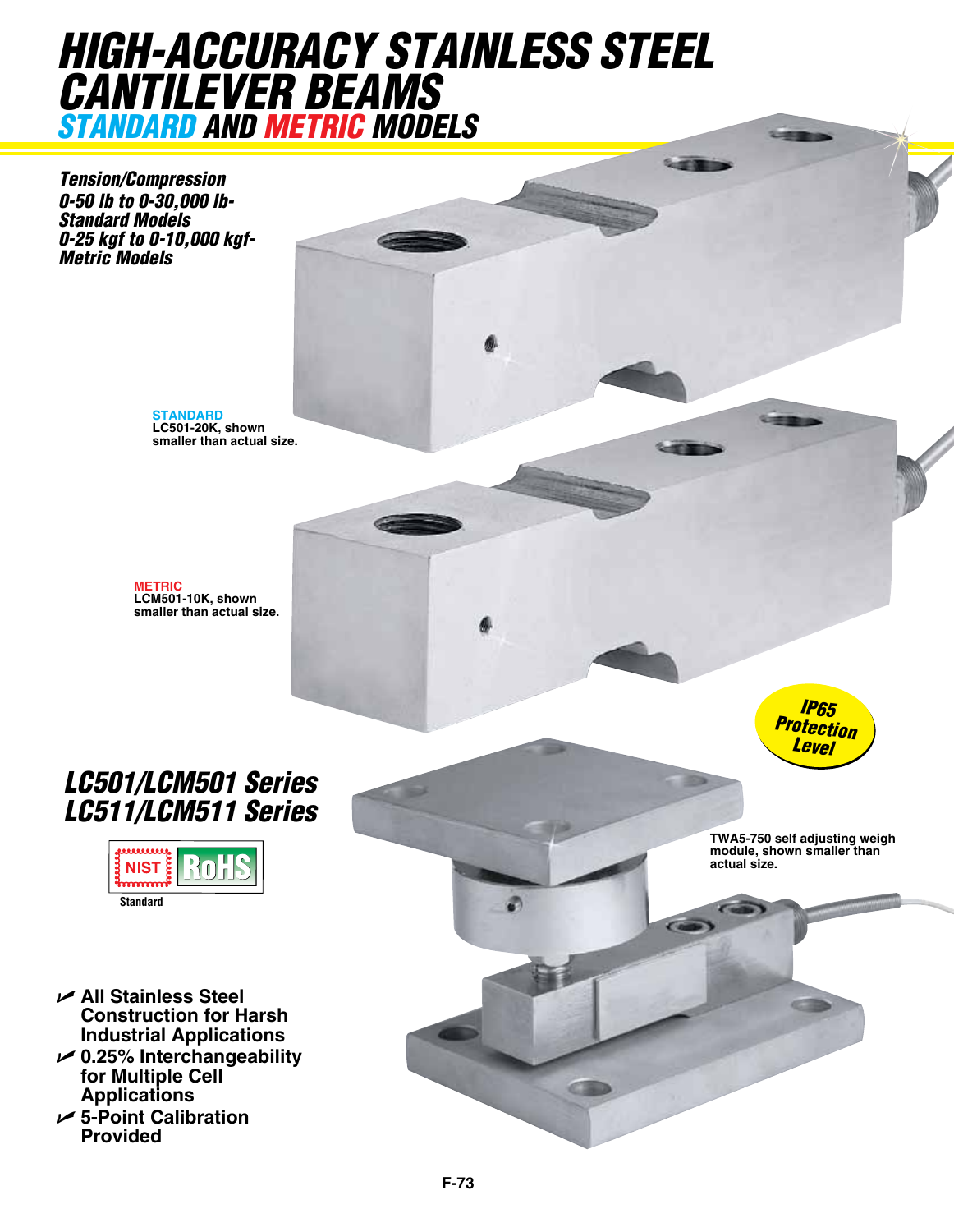

**Excitation:** 10 Vdc, 15 Vdc maximum **Output:** 3 mV/V ±0.25% **5-Point Calibrated (in Compression):** 0%, 50%, 100%, 50%, 0% **Linearity:** ±0.03% FSO **Hysteresis:** ±0.02% FSO **Repeatability:** ±0.02% FSO **Zero Balance:** ±1% FSO **Operating Temp Range:**   $-34$  to 82 $\degree$ C (-30 to 180 $\degree$ F) **Compensated Temp Range:** 16 to 71°C (60 to 160°F) **Thermal Effects: Zero:** ±0.001% FSO/ºF (0.0018%/°C) **Span:** ±0.001% FSO/ºF (0.0018%/°C)

**Safe Overload:** 150% of capacity **Ultimate Overload:** 300% of capacity **Input Resistance:** 360 Ω minimum **Output Resistance:** 350 ±10 Ω

**FS Deflection:** 0.5 mm (0.02") typical **Construction:** 17-4 PH stainless steel, >30,000 lb, high-alloy steel

**Electrical:**

#### **lc501/LCM501:** 4.6 m (15') 4 conductor shielded cable

**lc511/LCM511:** 6-pin DT02H-10-6P or equivalent

**Mating connector:** PT06F10-6S (sold separately)

> **Accessory Hardware:** TWA/TWAM Series Self-Adjusting Weigh Modules Nickel-Plated Carbon Streel or

### **Dimensions: mm (inch)**

| <b>CAPACITY</b>             | A               | B            | $\overline{\mathbf{C}}$ | D             | D <sub>1</sub> | Ε           | F            | G            |                       | J                     | <b>WEIGHT</b><br>kg (lb) |
|-----------------------------|-----------------|--------------|-------------------------|---------------|----------------|-------------|--------------|--------------|-----------------------|-----------------------|--------------------------|
|                             | <b>STANDARD</b> |              |                         |               |                |             |              |              |                       |                       |                          |
| 50 to<br>750 lb             | 121<br>(4.75)   | 19<br>(0.75) | 25<br>(1.0)             | 9.9<br>(0.39) | 15<br>(0.59)   | 25<br>(1.0) | 13<br>(0.50) | 25<br>(1.0)  | <b>%-18 UNC</b>       | $\frac{1}{2}$ -20     | $\frac{0.9}{2}$          |
| 1K to 6.5K lb               | 173<br>(6.75)   | 25<br>(1.0)  | 38<br>(1.5)             | 13<br>(0.53)  | 20<br>(0.77)   | 38<br>(1.5) | 13<br>(0.50) | 38<br>(1.5)  | 1/2-14 UNC            | $\frac{1}{2}$ -20     | $1.\overline{8}$<br>(4)  |
| 7.5K to 10K lb              | 197<br>(7.75)   | 25<br>(1.0)  | 38<br>(1.5)             | 20<br>(0.77)  | n/a            | 38<br>(1.5) | 19<br>(0.75) | 51<br>(2.0)  | $\frac{1}{2}$ -14 UNC | $\frac{3}{4} - 16$    | 2.3<br>(5)               |
| 20K lb                      | 241<br>(9.50)   | 25<br>(1.0)  | 64<br>(2.5)             | 20<br>(0.77)  | n/a            | 51<br>(2.0) | 25<br>(1.00) | 57<br>(2.25) | 1/2-14 UNC            | $1 - 12$              | 5<br>(11)                |
| 30K lb                      | 241<br>(9.50)   | 25<br>(1.0)  | 64<br>(2.5)             | 27<br>(1.06)  | n/a            | 51<br>(2.0) | 25<br>(1.00) | 57<br>(2.25) | 1/2-14 UNC            | $1 - 12$              | n/a                      |
| <b>METRIC</b>               |                 |              |                         |               |                |             |              |              |                       |                       |                          |
| 25 <sub>to</sub><br>250 kgf | 121<br>(4.75)   | 19<br>(0.75) | 25<br>(1.0)             | 9.9<br>(0.39) | 15<br>(0.59)   | 25<br>(1.0) | 13<br>(0.50) | 25<br>(1.0)  |                       | %-18 UNC M12 x 1.75   | 0.9<br>(2)               |
| 500 to<br>2500 kgf          | 173<br>(6.75)   | 25<br>(1.0)  | 38<br>(1.5)             | 13<br>(0.53)  | 20<br>(0.77)   | 38<br>(1.5) | 13<br>(0.50) | 38<br>(1.5)  | $% -14$ UNC           | M12 x 1.75            | 1.8<br>(4)               |
| 5000 kgf                    | 197<br>(7.75)   | 25<br>(1.0)  | 38<br>(1.5)             | 20<br>(0.77)  | n/a            | 38<br>(1.5) | 19<br>(0.75) | 51<br>(2.0)  | 1/2-14 UNC            | M <sub>20</sub> x 1.5 | 2.3<br>(5)               |
| 10,000 kgf                  | 241<br>(9.50)   | 25<br>(1.0)  | 64<br>(2.5)             | 20<br>(0.77)  | n/a            | 51<br>(2.0) | 25<br>(1.00) | 57<br>(2.25) | 1/2-14 UNC            | $M24 \times 2.0$      | 5<br>(11)                |